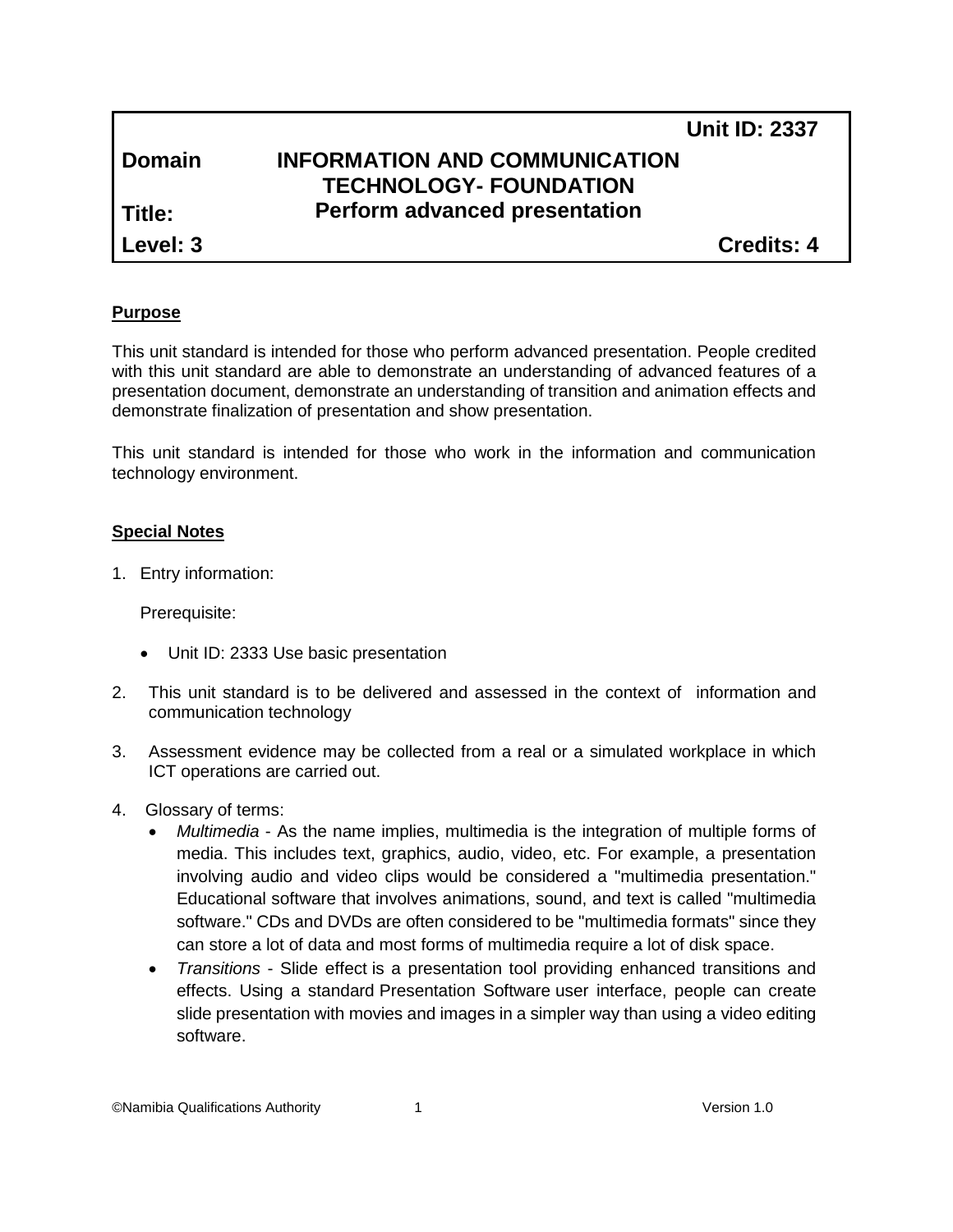- *Animations* is the process of creating a continuous [motion](http://en.wikipedia.org/wiki/Motion_(physics)) and shape change by means of the rapid display of a sequence of static images that minimally differ from each other.
- 5. Performance of all elements in this unit standard must comply with industry standards.
- 6. Regulations and legislation relevant to this unit standard include the following:
	- Labour Act 2007(Act no 11, 2007).
	- Workplace specific policies and regulations.
	- Regulations relating to the health & Safety of employees at work under Schedule 1 (2) of the Labour Act No.11 of 2007 and all subsequent amendments.

# **Quality Assurance Requirements**

This unit standard and others within this sub-field may be awarded by institutions which meet the accreditation requirements set by the Namibia Qualifications Authority and the Namibia Training Authority and which comply with the national assessment and moderation requirements. Details of specific accreditation requirements and the national assessment arrangements are available from the Namibia Qualifications Authority o[nwww.namqa.org](http://www.namqa.org/) and the Namibia Training Authority o[nwww.nta.com.na](http://www.nta.com.na/)

# **Elements and Performance Criteria**

# **Element 1: Demonstrate an understanding of advanced features of a presentation document**

#### **Performance Criteria**

- 1.1 Content manipulation is performed
- 1.2 Design and layout manipulation is performed.
- 1.3 Master slides are created and manipulated.
- 1.4 Templates are created and manipulated.
- 1.5 Importing and exporting functions are performed as per instructions.

#### **Element 2: Demonstrate an understanding of transition and animation effects**

# **Performance Criteria**

2.1 Transitions are applied according to instructions.

©Namibia Qualifications Authority 2 Version 1.0